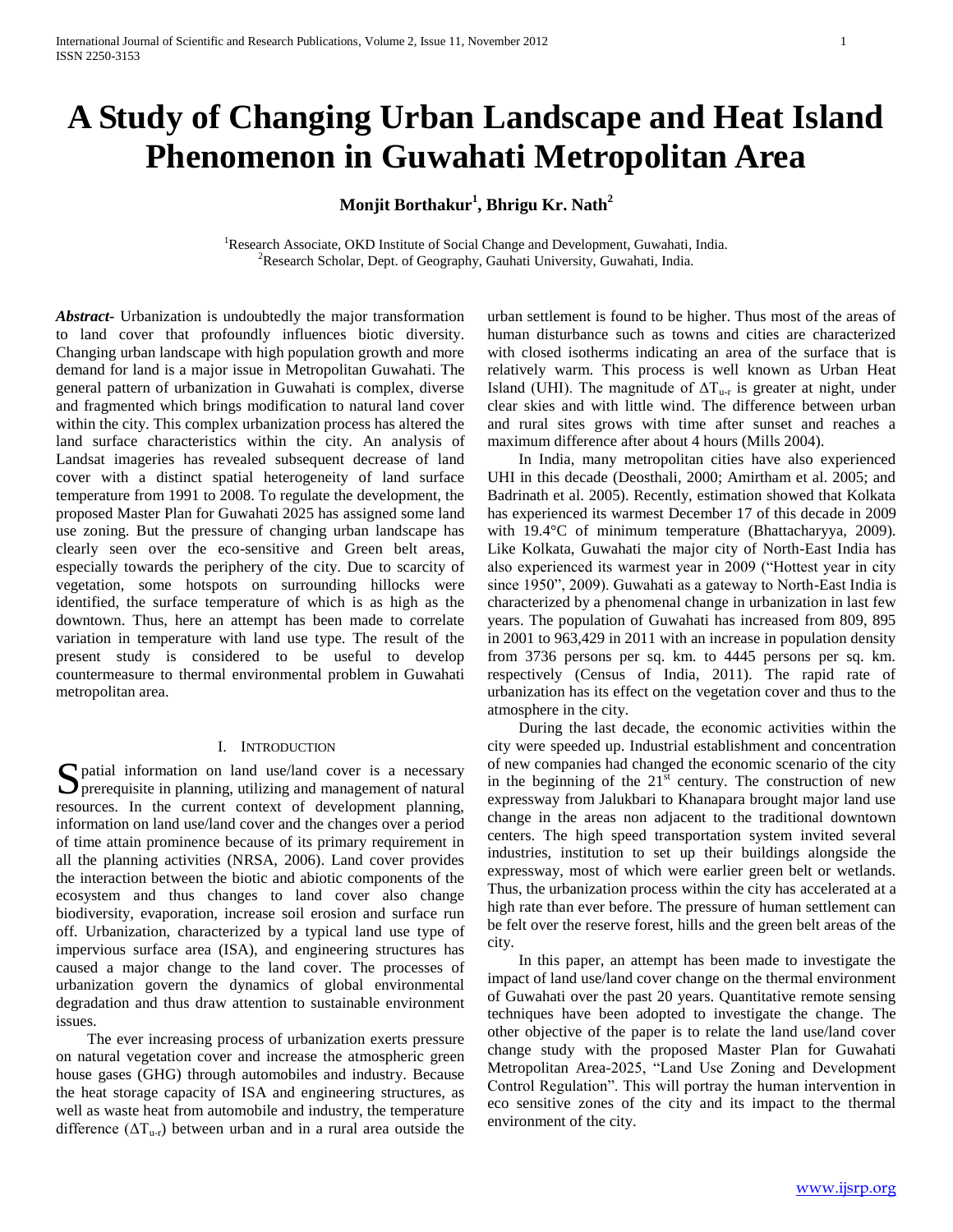#### II. SIGNIFICANCE OF THE STUDY

 As stated earlier the city has experienced a phenomenal population growth in the last two decades. To regulate the uneven urban development, the Guwahati Metropolitan Development Authority (GMDA) has proposed the Master Plan for Guwahati Metropolitan Area (GMA)-2025. The land use zoning and development control regulation of the plan has assigned some land use zones within the metropolitan limit. However, the Master Plan is still in a draft mode due to several political issues. Nevertheless, the overall urban development in Guwahati is being planned by two main authorities' viz. GMDA and Guwahati Metropolitan Corporation (GMC). As there is no incentive or regulation for maintaining the Land use zoning, citizens are more or less reluctant in this regard. The Ecosensitive zones (Hills and Wetlands) and the Green Belt of the city are continuously intervened with residential structures.

 The relation among urban land use and heat island effect may provide some insight in the development plans of the metropolis. If the relation between urban land use and heat island phenomenon can be properly articulated, the authorities may implement some counter measures to minimize the effect of micro climate change in their development plans. This study may have significant impact to the land use policy of the upcoming satellites towns of Guwahati Metro.

#### III. STUDY AREA

 The proposed study incorporates the Greater Guwahati in Kamrup (Metro) district of Assam as the study area. The region is located between the latitude of 26°2´ N to 26°16´ N and 91°33´E to 91°52´E longitudes. The study area is situated on undulating plain with varying altitudes of 50 m to 55 m above mean sea level (MSL). To relate the study with the land use zoning of proposed Master Plan-2025, an extended boundary of Guwahati Metropolitan Area (GMA) with 328 sq. km is taken into consideration. The boundary of Greater Guwahati Area is coincided with the proposed modified boundary of Master Plan for Guwahati Metropolitan Area-2025. The region delineated under the proposed modified boundary constitutes of Guwahati Metropolitan Area, Sila-Matiya-Najirakhat-Bhulung area, Charmajulipam-Gandhmau-Ambari-BamunSoalkuchi area and Panchniyapara-Sajjanpara-Gariyapara-Alibari-Tarapatipa area.



## **Fig 1: Location map of Guwahati Metropolitan area Land Use and Land Cover Mapping**

 To explore the changes to the land use/land cover within the study area, this study has considered three time period viz 1991, 2000 and 2009 with an interval of 9 years. For this, the study has taken three Landsat images of the stated years; two of these are Landsat TM images of November 1991 and October 2009, while the other one is Landsat ETM+ image of August 2000. Before processing the land use/land cover maps, image geometric correction has been done using GCP derived from DGPS survey. As the Landsat TM and ETM+ images were taken by different sensors in different period, radiometric correction using relative radiometric normalization (Hall *et al*. 1991) has been carried out.

Then the 'Supervised Classification' method with 'Maximum likelihood' has been adopted to define land use classes. The images are classified to nine land use classes viz. high dense Settlement, low dense Settlement, trees and shrubs, dense vegetation, Open land, water, river sand, agriculture and agricultural current fallow land. The Settlement class encompasses roads, buildings, and other build landscapes. Vegetation represents live growth that has a green color. The open land class can conflict with some built up areas as it contains some bright cyan values. Water represents water bodies including river, swamp and "nala" (drain).

## **Land use and land cover change in Guwahati, 1991-2009**

 The Land use and land cover change statistics have been derived for six major land use classes. From table1 it is clear that the highest change has occurred to high dense Settlement. In the year 2000, it was increased by 56 percent from 1991.

| Table 1: Percentage of Major Land Use and Land Cover    |  |
|---------------------------------------------------------|--|
| Change in the Guwahati Metropolitan Area (1991 to 2009) |  |

|                              | 2000                       | 2009                       |
|------------------------------|----------------------------|----------------------------|
|                              | p.c. of change<br>over '91 | p.c. of change<br>over '00 |
| Trees & shrubs               | $-22.53$                   | $-1.72$                    |
| <b>Dense Vegetation</b>      | $-4.88$                    | $-26.23$                   |
| <b>High dense Settlement</b> | 56.15                      | 23.85                      |
| <b>Low dense Settlement</b>  | $-5.83$                    | 2.65                       |
| <b>Open Space</b>            | $-0.70$                    | $-16.71$                   |
| Water                        | $-9.44$                    | -4.97                      |

 However, the low dense Settlement area decreased by 5.83 percent in 2000, as most of the low density areas were converted to high dense Settlement areas. A most noticeable phenomenon that has arisen during 2000 is that the growth of new settlement areas along the national highway 37 from Jalukbari to Khanapara. The high dense Settlement has further increased by 23.8 percent during 2009. The low dense Settlement areas along the national highway have changed to high dense Settlement areas till 2009. The modernization of LGBN International Airport at Borjhar has also caused major change to land cover in 2009.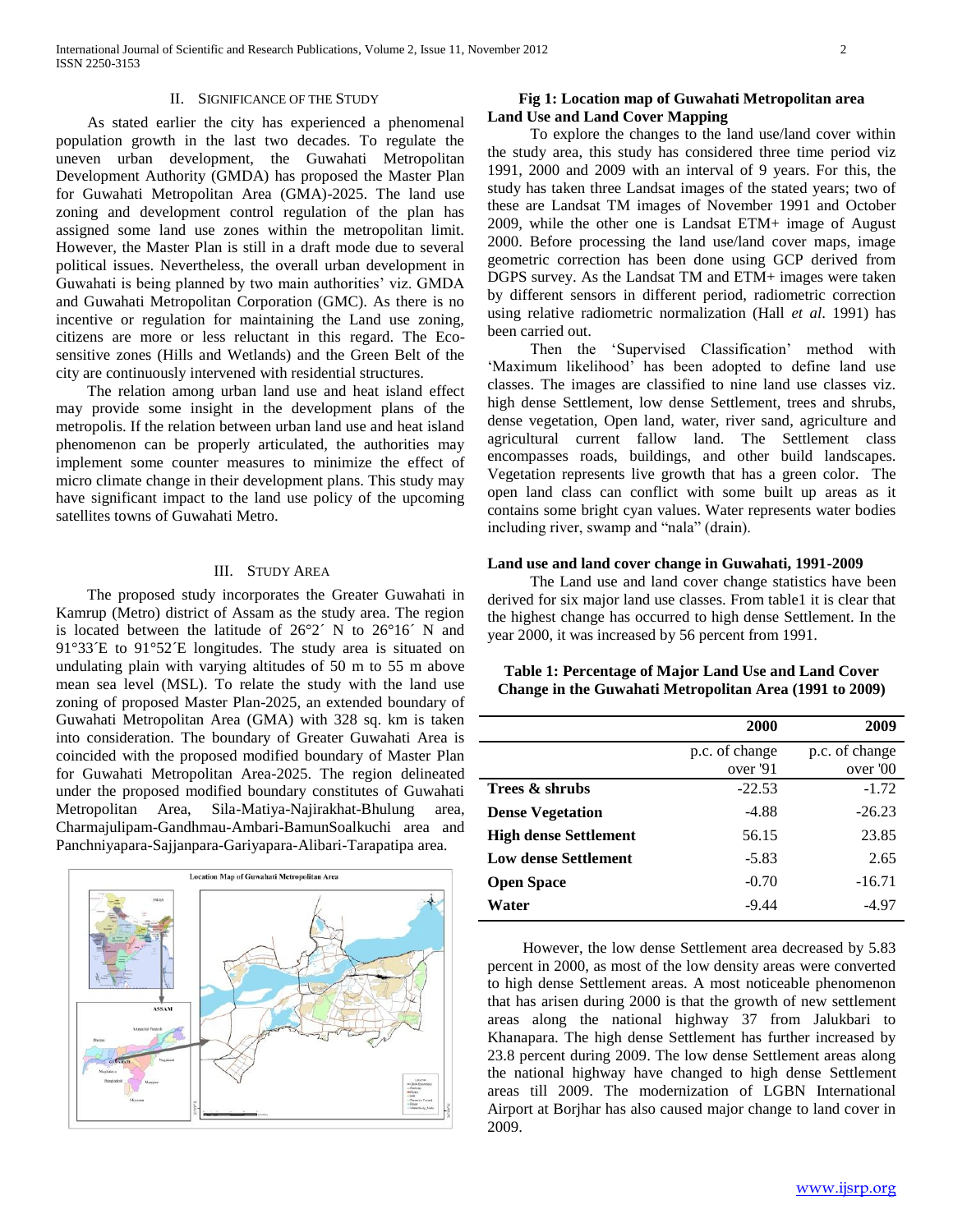



**Figure 2: Land use and land cover maps of Guwahati Metropolitan Area**

 The pressure of increased urban built up land with high and low settlement over the vegetation cover can clearly been seen in the lad use/ land cover maps in figure 2. The dense vegetative cover shows a declining rate with 4.8 percent in 2000 to 26.3 percent in 2009. Most these areas are under the eco sensitive zone (Hills and Reserve Forest) of the proposed Master Plan-2025.

# **Land Cover change with reference to proposed Master Plan-2025**

 For the Guwahati metropolitan area the GMDA (Guwahati Metropolitan Development Authority) has proposed a plan as "Master plan for Guwahati Metropolitan Area-2025". The vision of the master plan 2025 is, "Guwahati city to be one of the most admired State capitals of India as Gateway to the North-East, with a unique image of its own". Within the aspects of land use planning the master plan has the provision of green belt and eco sensitive zone as major land use types. Green belt characterized by open space, gardens and other recreational areas in the master plan. The hills and reserve forest of the city are considered as eco-sensitive areas.

|     | Land Use Categories                       | Area in        | $%$ of   | Area in       | $%$ of   |
|-----|-------------------------------------------|----------------|----------|---------------|----------|
| Sl. |                                           | Ha. (excluding | Develop  | Ha.(including | Develop  |
| No  |                                           | new towns)     | ed areas | new towns)    | ed areas |
|     | Residential                               |                |          | 10383         | 31.7     |
|     |                                           | 8646           | 31.9     |               |          |
| 2   | Retail Commercial                         | 360            | 1.3      | 447           | 1.4      |
| 3   | <b>Wholesale Commercial</b>               | 81             | 0.3      | 417           | 1.3      |
| 4   | Industrial                                | 518            | 1.9      | 918           | 2.8      |
| 5   | Public and Semi-Public                    | 3270           | 12.1     | 3606          | 11.0     |
| 6   | Composite use I                           | 814            | 3.0      | 814           | 2.5      |
| 7   | Composite use II                          | 300            | 1.1      | 841           | 2.6      |
| 8   | <b>Recreation &amp; Open Space (Green</b> | 3324           | 12.3     | 3728          | 11.0     |
|     | <b>Belt</b> )                             |                |          |               |          |
| 9   | Transportation                            | 2853           | 10.5     | 3407          | 10.4     |
| 10  | <b>Eco-Sensitive Zone</b>                 | 6919           | 25.5     | 8245          | 26.0     |
|     | Total                                     | 27085          | 100.0    | 32806         | 100.0    |

#### **Table 2: Proposed land use break-up in GMA**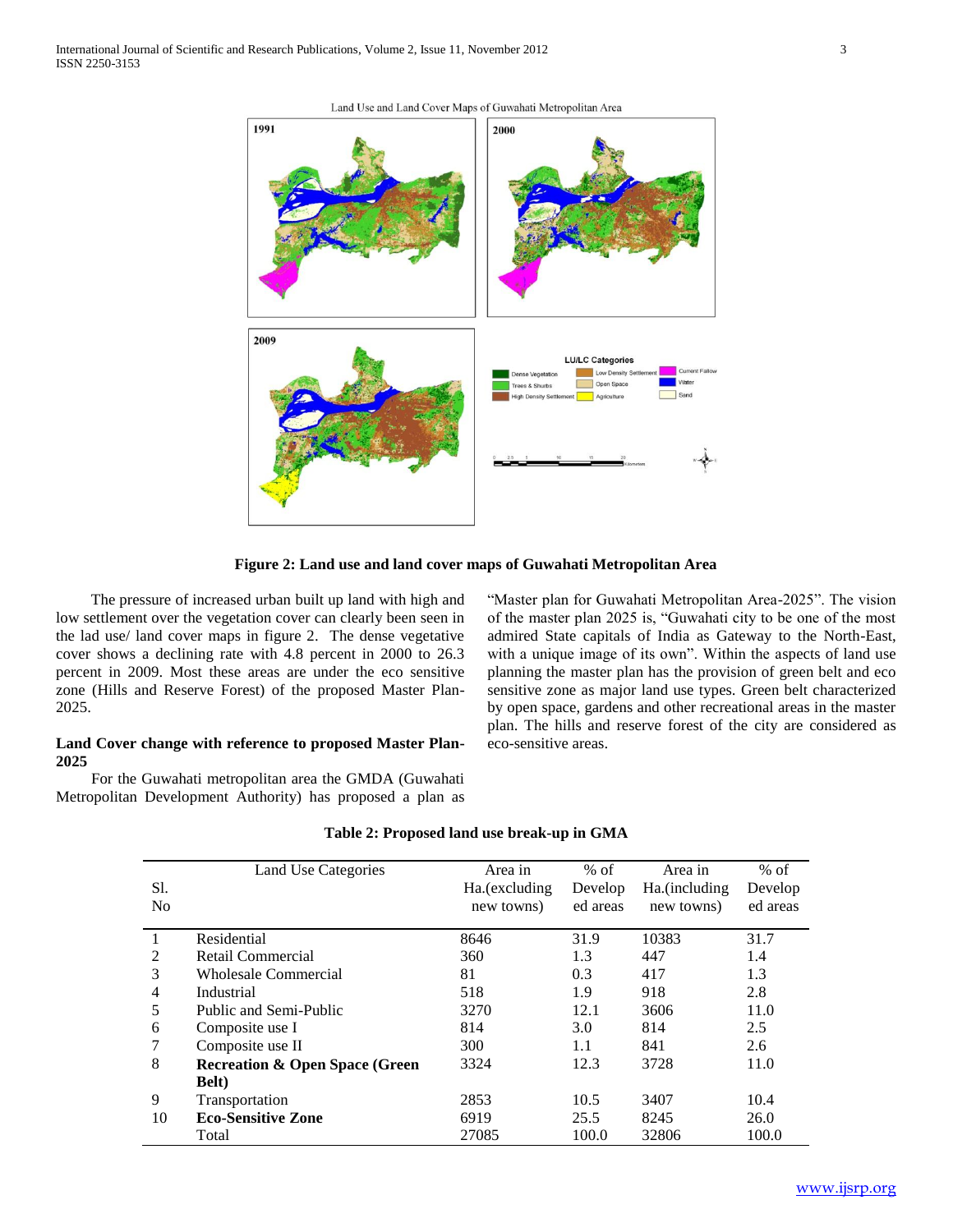Source: Master Plan for Guwahati Metropolitan Area-2025, Land Use Zoning and Development Control Regulation

 To understand the land use zoning of Guwahati, the settlement data derived from the land use and land cover maps (1991 to 2009) are compared with the Land use zoning plan of GMDA. The data thus derived has clearly shown the pressure of changing urban landscape over the Green Belt and Eco-sensitive areas (Table 3). Many built up areas with high and low settlement categories are identified over the two land cover classes. The built up areas considered here are the combination of low and high dense settlement type of the classified land use maps.

 Out of the total 3728 hectare of green belt area in the comprehensive master plan, 721.8 hectare (19.36%) of area can be traced as built-up zone during 1991. The percentage of ecosensitive zone which has been traced as built up area during that period was about 11% (900.83ha.).



**Figure 3: Built up areas on Green Belt and Eco-sensitive Area (1991)**

**Table 3: Built Up areas on Green Belt and Eco-Sensitive Areas**

| Year | Built-up<br>area<br><sub>on</sub><br>belt<br>Green<br>(hectare) | % of the<br>total<br>proposed<br>green belt<br>area | Built-up area on<br>Eco-sensitive<br>zone (hectare) | % of the<br>total<br>proposed<br>Eco-<br>sensitive<br>zone |
|------|-----------------------------------------------------------------|-----------------------------------------------------|-----------------------------------------------------|------------------------------------------------------------|
| 1991 | 721.79                                                          | 19.36                                               | 900.83                                              | 10.9                                                       |
| 2000 | 886.62                                                          | 23.78                                               | 2128.73                                             | 25.82                                                      |
| 2009 | 1028.5                                                          | 29.03                                               | 2227.5                                              | 27.01                                                      |

 While analyzing the land use patter of 2000 (figure 3), the built-up zone on the green belt has found to be further increased to 886.6 hectare (23.78%). The eco-sensitive zone has also changed significantly from 900.8 hectare to 2128.7 hectare. The pressure of increasing settlement has brought further changes to the green belt and eco-sensitive areas in 2009. In that year, the built up land on green belt and eco-sensitive zone increases to 29 percent and 27 percent respectively.



**Figure 4: Built up areas on Green Belt and Eco-sensitive Area (2000)**



**Figure 5: Built up areas on Green Belt and Eco-sensitive Area (2009)**

 A survey has been conducted during 2011 in some selected points of Guwahati metropolitan area to verify the continuous intervention of built up land over the green belt and eco-sensitive areas. The survey has revealed that more than half (56%) of the landowners have their legal ownership of these lands. The overall urban development in Guwahati is being planned by two main authorities" viz. GMDA and Guwahati Metropolitan Corporation (GMC). Thus the failure to land use zoning regulation indicates lack of coordination between these two authorities.

 As there is no incentive or regulation for maintaining the Land use zoning, citizens are more or less reluctant in this regard. The Eco-sensitive zones (Hills and Wetlands) and the Green Belt of the city are continuously intervened with residential structures.

## **Land Surface Temperature Mapping**

 To calculate the surface temperature, Band 6 (10.4 to 12.5 µm) of Landsat TM and ETM+ images was used. The first step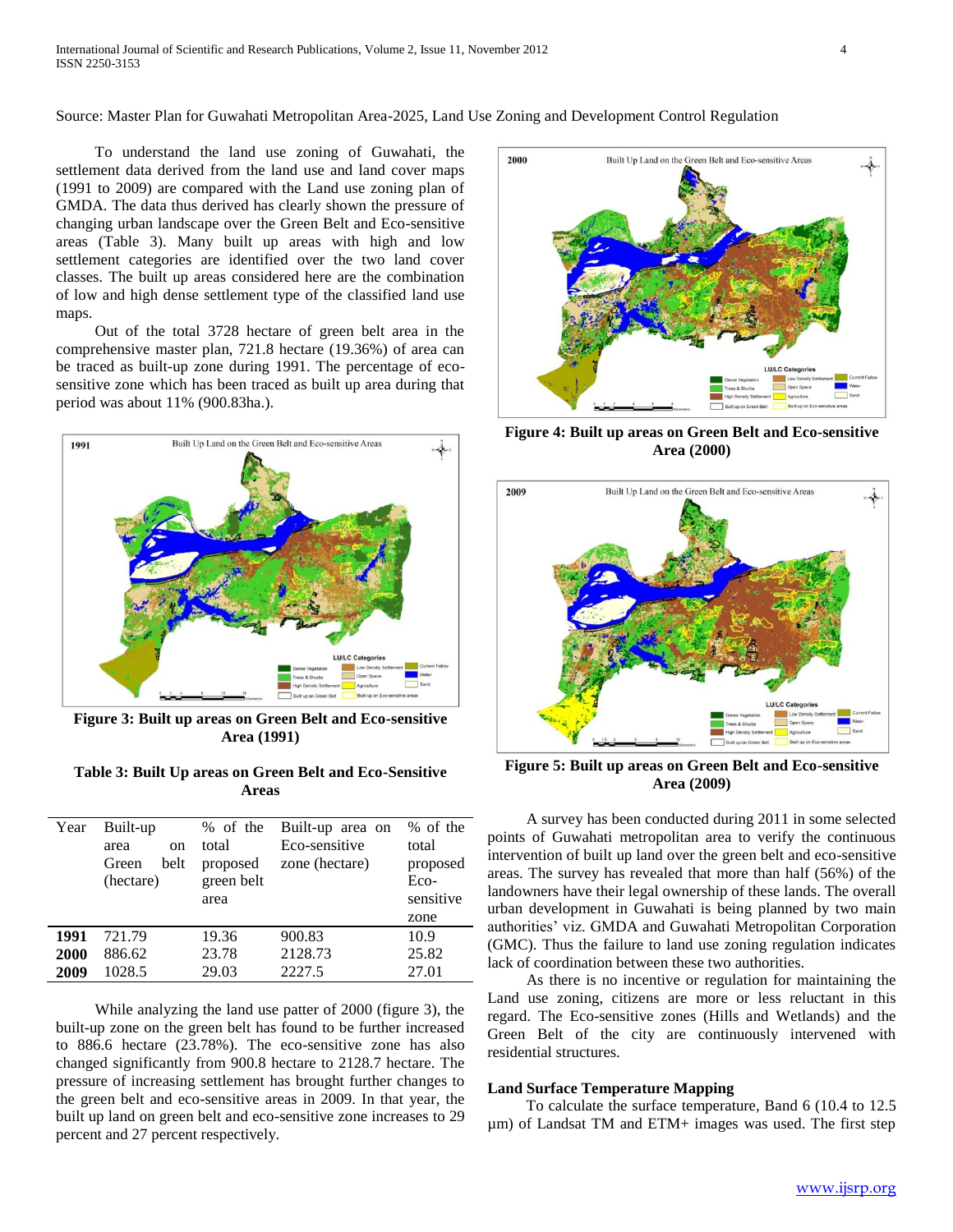was to process the data by converting the DN to radiance. The radiance is calculated using the equation:

 $L_{\lambda}$  = Gain × DN + offset …..(1) (Landsat 7 Science User Data Handbook Chap.11, 2002)

The gain and offset are embedded in the header file associated with the image.

Using the software the DN is converted to radiance (1), radiance to brightness temperature (2), and finally brightness temperature to surface temperature (3) in Kelvin:

$$
T_B = \frac{K_2}{\ln(\frac{K_1}{L_\lambda} + 1)}
$$
  

$$
S_t = -\frac{T_B}{L_1 + T_B}
$$

$$
(3)^{\frac{J_{\rm t}}{I}} - \frac{1 + (\lambda \times \frac{\rm T_{\rm B}}{\rho}) \ln \epsilon}{I_{\rm t}} \quad \text{Here,}
$$

Lλ= radiance  $T_B$  = brightness temperature  $S_t$ = land surface temperature

$$
\varepsilon = \text{emissivity} \quad \{ \varepsilon = 0.004 \, \text{R}_V + 0.986 \, \text{and} \, \text{R}_V = \left( \frac{\text{NDVI} - \text{NDVI}_{\text{min}}}{\text{NDVI}_{\text{max}} - \text{NDVI}_{\text{min}}} \right)^2 \}
$$

#### NDVI= Band4-Band3/Band4+Band3

 The surface temperature data as derived from equation (3) is converted from Kelvin to Celcius. As the thermal imageries were taken at different period, the minimum and the maximum temperature in the land surface temperature maps vary significantly. For simplicity and to make the interpretation comparable among the study periods, the surface temperature difference has taken into consideration. Each pixel values of surface temperature has been subtracted from the minimum temperature found in the data and then categorized accordingly.

From the surface temperature map of **1991** (Figure 4), it can be seen that the high temperature zones are lying in the central urban area and along the major roads in the city. Some industrial areas in the period have shown a temperature difference up to 5°C. As the eco-sensitive zones in that period were less affected by urbanization, all these are within a temperature difference of  $1^{\circ}C$ .

 In the year **2000**, as most of the low density areas were converted to high dense Settlement areas the inner urban settlements has shown a temperature difference of 6°C. Due to densely built urban landscape, the surface temperature of some settlement areas is found to be as high as the industrial area in that period. Due to massive decrease of vegetation cover the hills and reserve forest areas have shown a temperature difference of 3°C and more. However the lower temperatures still occurred in the peripheral areas of the city.



Land Surface Temperature MAps of Guwahati Metropolitan Area



## **Figure 6: Surface temperature maps of Guwahati Metropolitan Area**

 The Guwahati metropolitan area has shown a prominent heat island in the year **2009**. The high dense Settlement areas have a significant effect in the heat island formation. New industrial set up along the National Highway 37 has also increased the surface temperature in the periphery of the city. A patch of high surface temperature zone can also been traced around the newly modernized LGNB International airport. The most significant change to urban heat island phenomenon in that year is the spread of high temperature zones from inner to outer areas of the city. Moreover, due to scarcity of vegetation, some hotspots on surrounding hillocks were identified, the surface temperature of which is as high as the downtown.

## IV. CONCLUSIONS

 During the last 20 years, the Guwahati metropolitan area has undergone phenomenal change in urban landscape that resulted in the loss of natural land cover. As a result, the surface temperature of the city has increased and a prominent urban heat island is formed in and around the settlement areas. All these have severe environmental and health consequences. The land use regulation plan of GMDA"s Mater plan can be a tool for sustainability of natural land cover. But the continuous intervention of human settlement to natural land covers in Guwahati metropolitan area has revealed the failure of land use zoning and regulatory action. The metropolitan development authorities should have strict regulation in the green belt and eco sensitive areas of the city. Social forestry in the green belt areas, light color surfaces in residential units, plantation in the roof of buildings and trees along by the roads, may be some countermeasures of the heat island effect in Guwahati